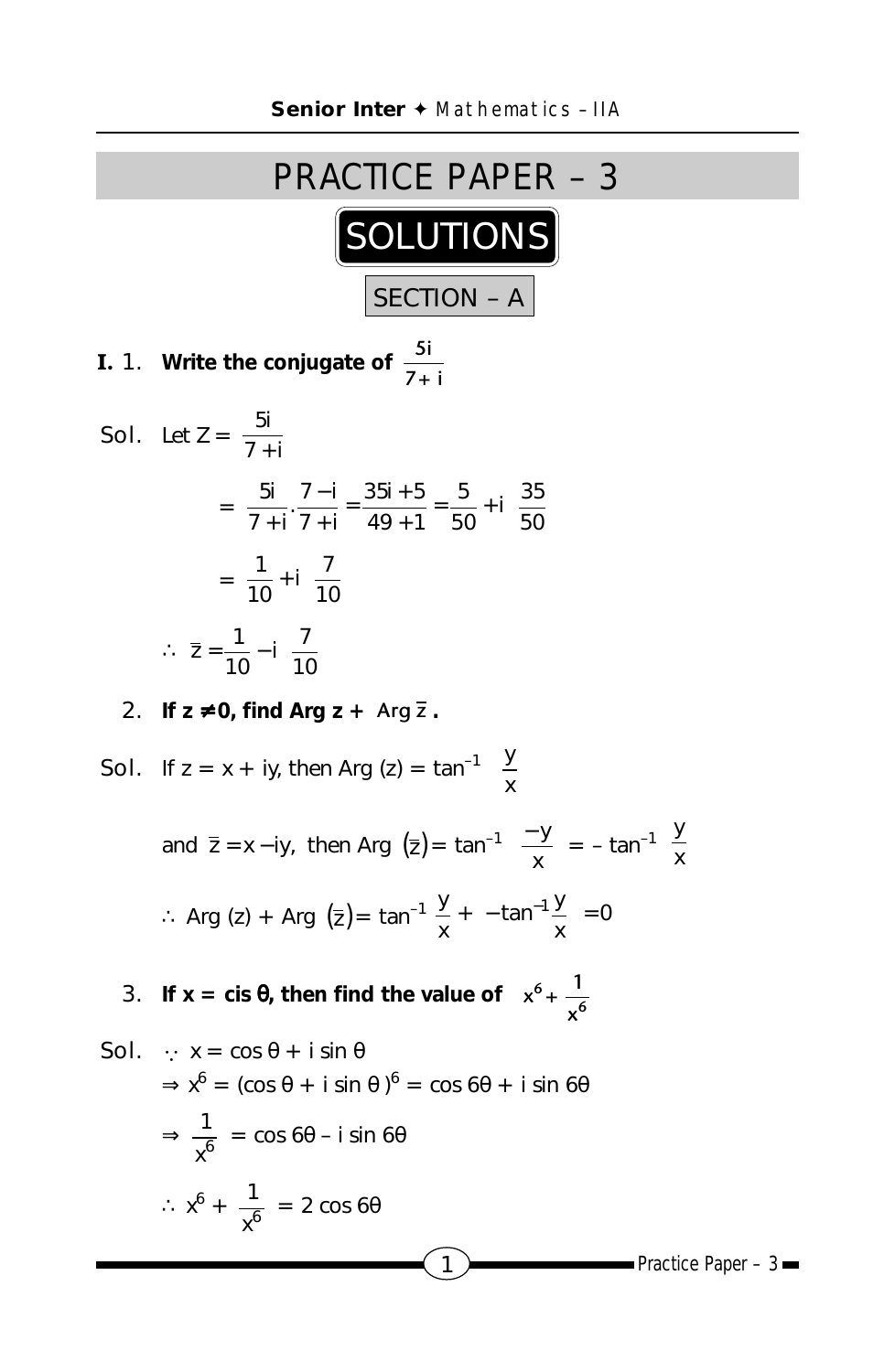- 4. For what values of m, the equation  $x^2 2(1 + 3m)x + 7(3 + 2m)$ **= 0 will have equal roots?**
- Sol. The given equation will have equal roots iff its discriminant is 0.

Here 
$$
\Delta = [(-2(1 + 3m))^2 - 4 (1) [7 + (3 + 2m)]
$$
  
\n $= 4(1 + 9m^2 + 6m) - 28 (3 + 2m)$   
\n $= 9m^2 - 8m - 20$   
\n $= (m - 2) (9m + 10)$   
\nHence  $\Delta = 0 \Leftrightarrow m = 2, \frac{-10}{9}$ 

5. **Find the sum of the squares and the sum of the cubes of the** roots of the equation  $x^3 - px^2 + qx - r = 0$  in terms of p, q, r.

Sol. Let  $\alpha$ ,  $\beta$ ,  $\gamma$  be the roots of the given equation then

$$
\alpha + \beta + \gamma = p, \ \alpha\beta + \beta\gamma + \gamma\alpha = q,
$$

αβγ = r

Sum of the squares of the roots is  $\alpha^2 + \beta^2 + \gamma^2$ 

$$
= (\alpha + \beta + \gamma)^2 - 2 (\alpha \beta + \beta \gamma + \gamma \alpha) = p^2 - 2q
$$

Sum of the cubes of the roots is  $\alpha^3 + \beta^3 + \gamma^3$ 

$$
= (\alpha + \beta + \gamma) (\alpha^2 + \beta^2 + \gamma^2 - \alpha \beta - \beta \gamma - \gamma \alpha) + 3\alpha\beta\gamma
$$
  
=  $p(p^2 - 2q - q) + 3r$   
=  $p(p^2 - 3q) + 3r$ 

6. **How many four digited numbers can be formed using the digits 1, 2, 5, 7, 8, 9 ? How many of them begin with 9 and end with 2 ?**

Sol. The number of four digited numbers that can be formed using the given digits 1, 2, 5, 7, 8,

9 is  ${}^{6}P_4$  =360. Now, the first place and last place can be filled with 9 and 2 in one way.

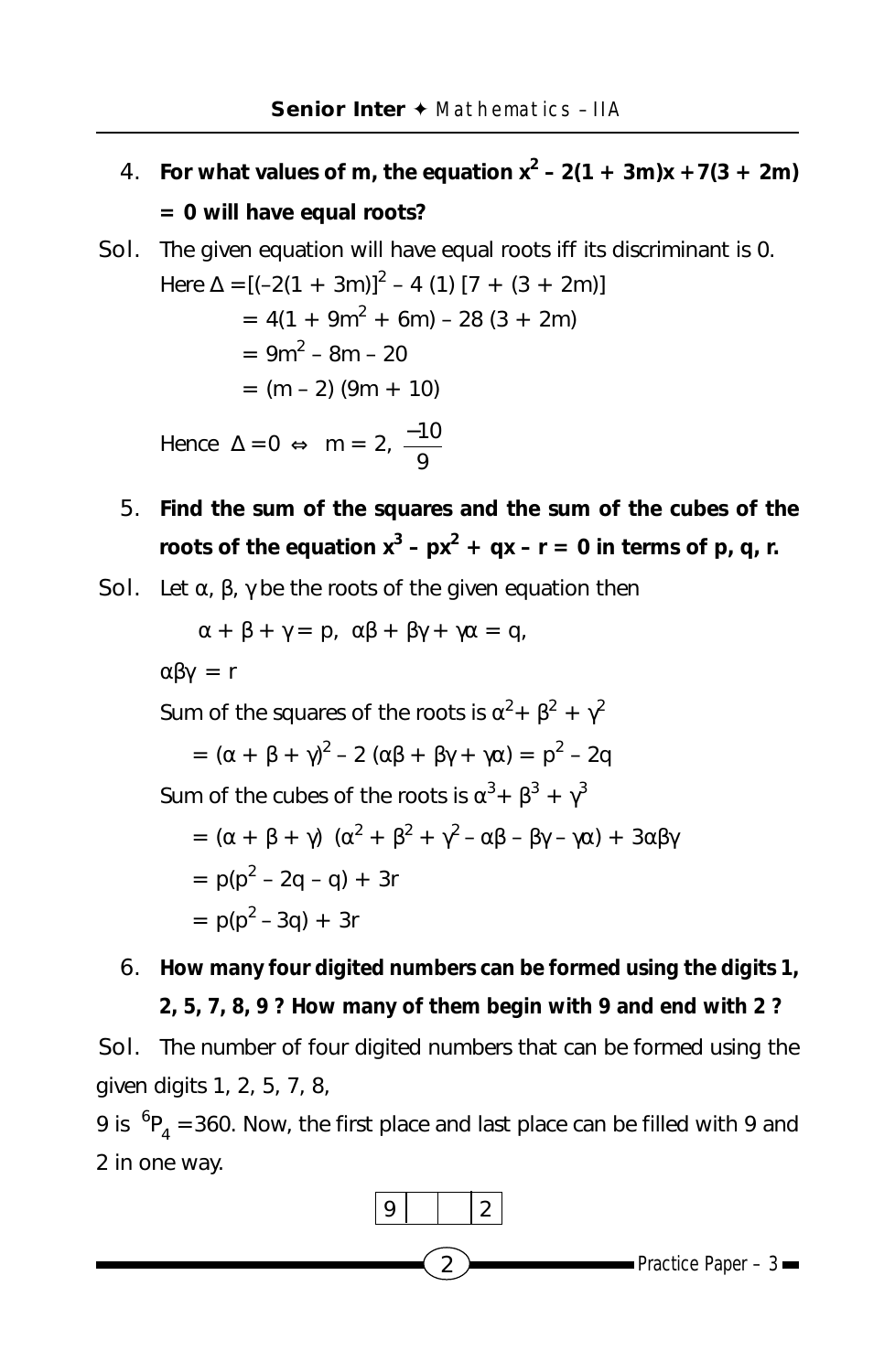The remaining 2 places can be filled by the remaining 4 digits 1, 5, 7, 8. Therefore, these two places can be filled in  ${}^{4}P_{2}$  ways. Hence, the required number of ways =  $1. \, {}^{4}P_{2}$  = 12.

- **7.** If  ${}^{12}P_5 + 5$ .  ${}^{12}P_4 = {}^{13}P_r$ , find r.
- Sol. We have  ${}^{(n-1)}P_r$  + r.  ${}^{(n-1)}P_{(r-1)}$  =  ${}^{n}P_r$  and r  $\leq$  n  $^{12}P_5 + 5.^{12}P_4 = ^{13}P_5 = ^{13}P_r$  (given)  $\Rightarrow$  r = 5 **8.** Find the 7<sup>th</sup> term in the expansion of  $\left|\frac{4}{3} + \frac{x^2}{2}\right|$  $\left[\overline{x^3}^+ \ \overline{2}\right]$  $2<sup>14</sup>$ **3**  $\frac{4}{x^3} + \frac{x^2}{2}$  . **Sol.** The general term in the expansion of  $(X + a)^n$  is  $T_{r+1} = {}^{n}C_{r} (X)^{n-r}. a^{r}$

Put 
$$
X = \frac{4}{x^3}
$$
,  $a = \frac{x^2}{2}$ ,  $n = 14$ ,  $r = 6$   
\n
$$
T_7 \text{ in } \left(\frac{4}{x^3} + \frac{x^2}{2}\right)^{14} \text{ is}
$$
\n
$$
= {}^{14}C_6 \left(\frac{4}{x^3}\right)^{14-6} \left(\frac{x^2}{2}\right)^6
$$
\n
$$
= {}^{14}C_6 \cdot \frac{4^8}{2^6} \cdot \frac{x^{12}}{x^{24}} = {}^{14}C_6 \cdot 4^5 \cdot \frac{1}{x^{12}}
$$

9. **Find the mean deviation from the mean of the following discrete data :**

**6, 7, 10, 12, 13, 4, 12, 6.**

Sol. The A.M. of the given data

$$
\overline{x} = \frac{6 + 7 + 10 + 12 + 13 + 4 + 12 + 16}{8} = \frac{80}{8} = 10
$$

The absolute values of the deviations are

$$
\bullet \hspace{2.0cm} \text{Practice Paper - 3} \textcolor{red}{\blacksquare}
$$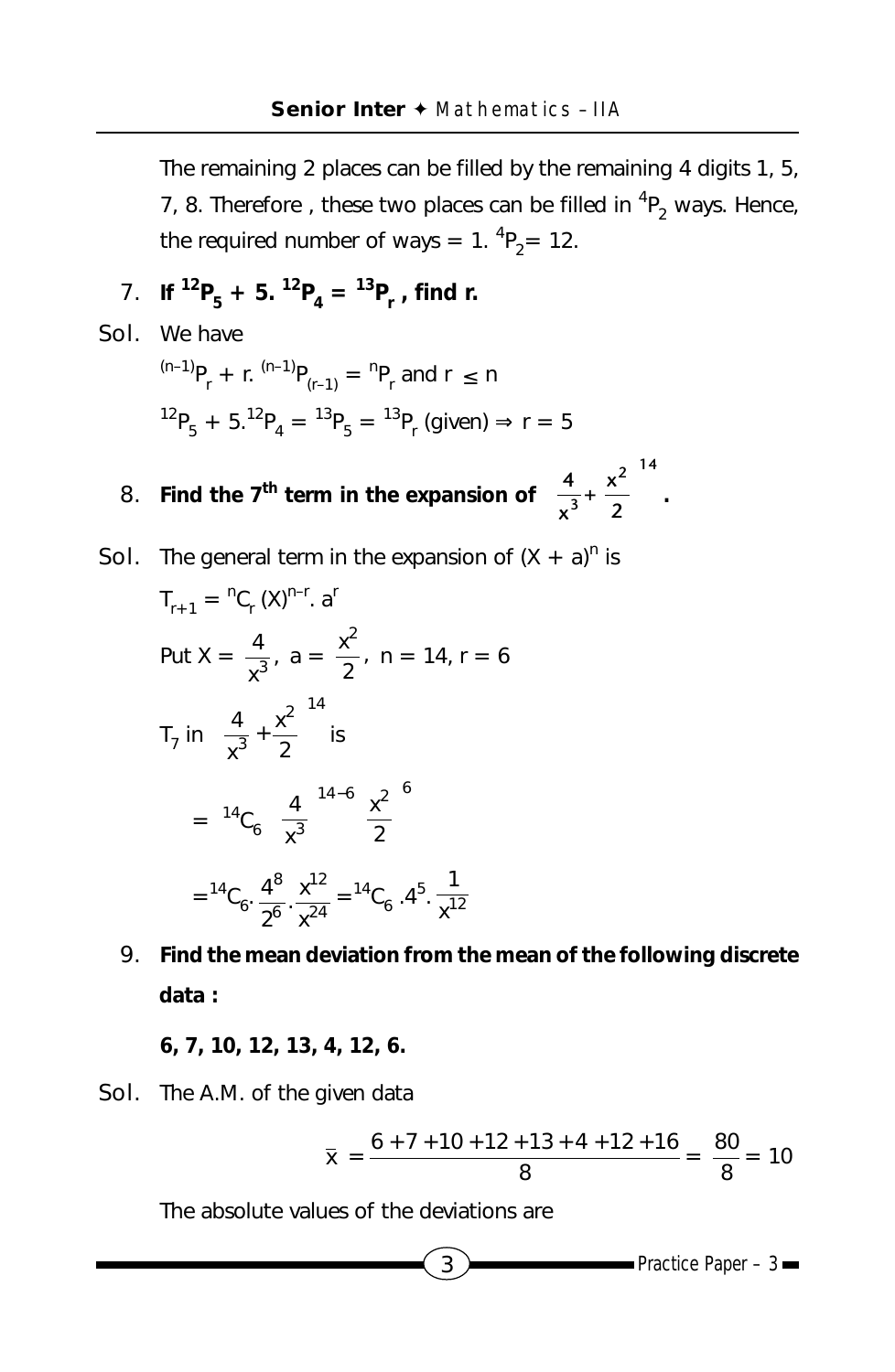|6 – 10|, |7 – 10|, |10 – 10|, |12 – 10|, |13 – 10|, |4 – 10|, |12 10|, |16 – 10|  $= 4, 3, 0, 2, 3, 6, 2, 6$ ∴ The mean deviation from the mean =  $\frac{1}{n} \sum_{i=1}^n |x_i$ n i=1  $\frac{1}{n}$   $\sum_{i=1}^n |x_i - \overline{x}|$ 1  $=\frac{1}{8}(4 + 3 + 0 + 2 + 3 + 6 + 2 + 6)$  $=\frac{26}{8} = 3.25$ **10.** Let X be a random variable such that  $P(X = -2) = P(X = -1) =$ **P** (**X** = 2) = **P**(**X** = 1) =  $\frac{1}{6}$  and **P**(**X** = 0) =  $\frac{1}{3}$  Then find the mean

**and variance of X.**

**Sol.** Mean = (-2) 
$$
\frac{1}{6}
$$
 + (-1)  $\frac{1}{6}$  + 2  $(\frac{1}{6})$  + (1)  $(\frac{1}{6})$  + 0.  $(\frac{1}{3})$   
\n=  $-\frac{2}{6} - \frac{1}{6} + \frac{2}{6} + \frac{1}{6}$  + 0  
\n $\mu = 0$   
\nVariance  $(\sigma^2) = (-2)^2 (\frac{1}{6}) + (-1)^2 (\frac{1}{6}) + 0^2 (\frac{1}{3}) + 2^2 (\frac{1}{6}) + 1^2 (\frac{1}{6})$   
\n=  $\frac{4}{6} + \frac{1}{6} + 0 + \frac{4}{6} + \frac{1}{6}$   
\n=  $\frac{10}{6} = \frac{5}{3}$   
\n**SECTION - B**

 $4$  Practice Paper – 3 **II.11.** If  $z = 3 - 5i$ , then show that  $z^3 - 10z^2 + 58z - 136 = 0$ Sol. z = 3 – 5i ................. (1)  $\Rightarrow$  z<sup>2</sup> = (3 – 5i)<sup>2</sup> = (3)<sup>2</sup> – 2(3) (5i) + (5i)<sup>2</sup>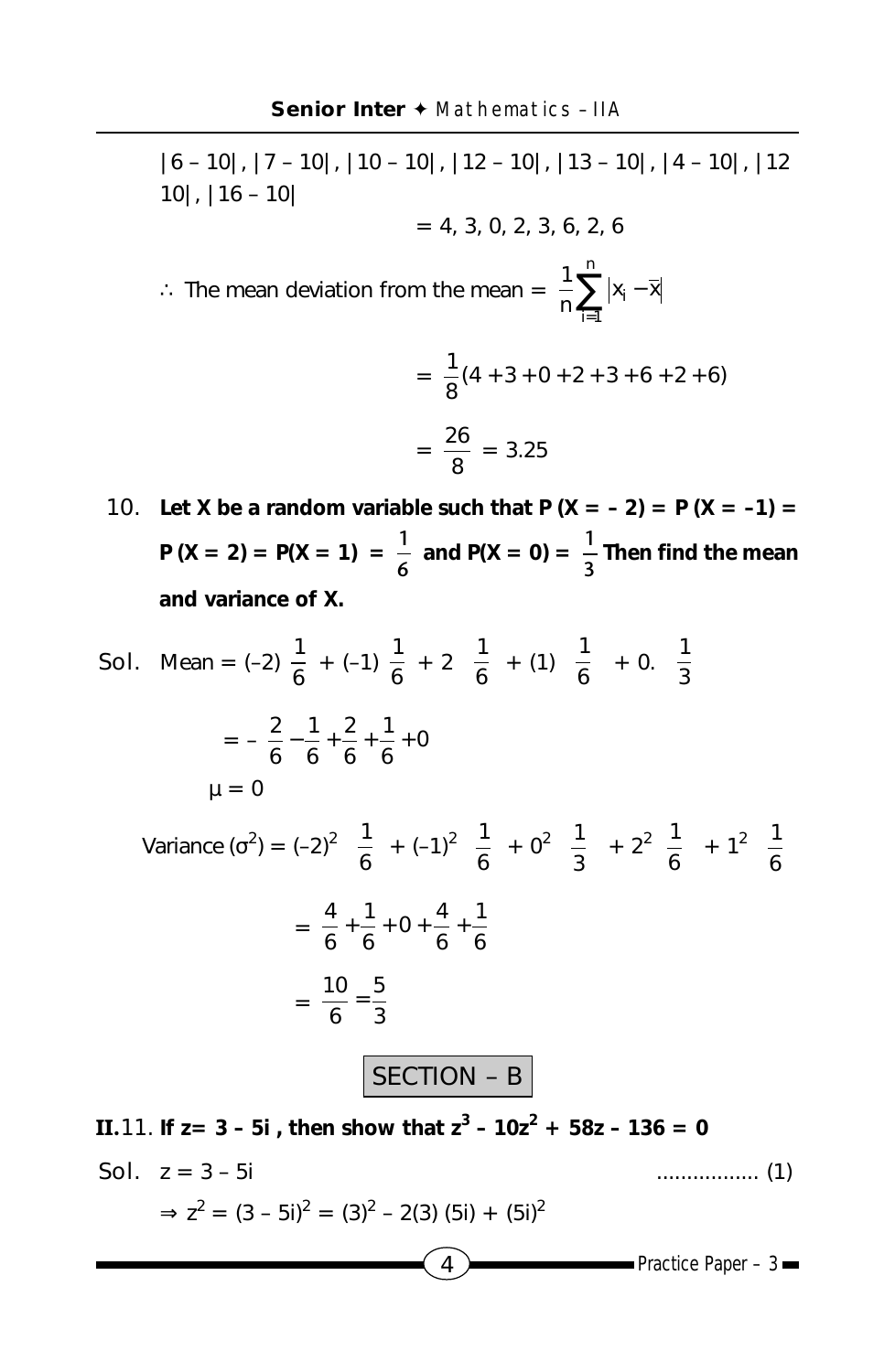```
\overline{5} Practice Paper – 3
                           = 9 - 30i + 25i^{2}= 9 - 30i + 25(-1)= -16 - 30i\frac{1}{2} = -16 - 30i
                                                                          . . . . . . . . . . . . . . . . . . . (2)
       Now z^3 = z^2.z = (-16 - 30i) (3 - 5i)= -48 - 90i + 80i + 150i^{2}= -48 - 10i + 150(-1)= -198 - 10i∴ z3
= – 198 – 10i ................. (3)
       Now z^3 - 10z^2 + 58z - 136= (-198 - 10i) - 10 (-16 - 30i) + 58 (3 - 5i) - 136= -198 - 10i + 160 + 300i + 174 - 290i - 136= (-198 + 160 + 174 - 136) + i(-10 + 300 - 290)= 0 + i(0) = 0∴ z^3 - 10z^2 + 58z - 136 = 012. Solve \sqrt{\frac{x}{x-3}} + \sqrt{\frac{x-3}{x}} = \frac{5}{2}, when x \ne 0 and x \ne 3Sol. Put a = \sqrt{\frac{a}{x-3}}x
                       −
       a + \frac{1}{a} = \frac{3}{2}5
             \frac{1}{a} =
       \Rightarrow \frac{a+1}{a} = \frac{3}{2}5
             a
           \frac{a^2+1}{a} =
       \Rightarrow 2a<sup>2</sup> + 2 = 5a \Rightarrow 2a<sup>2</sup> - 5a + 2 = 0
      \Rightarrow (2a – 1) (a – 2) = 0
      \Rightarrow 2a – 1 = 0 or a – 2 = 0
       a = \frac{1}{2} or 2
      Case (i) : a = 2
```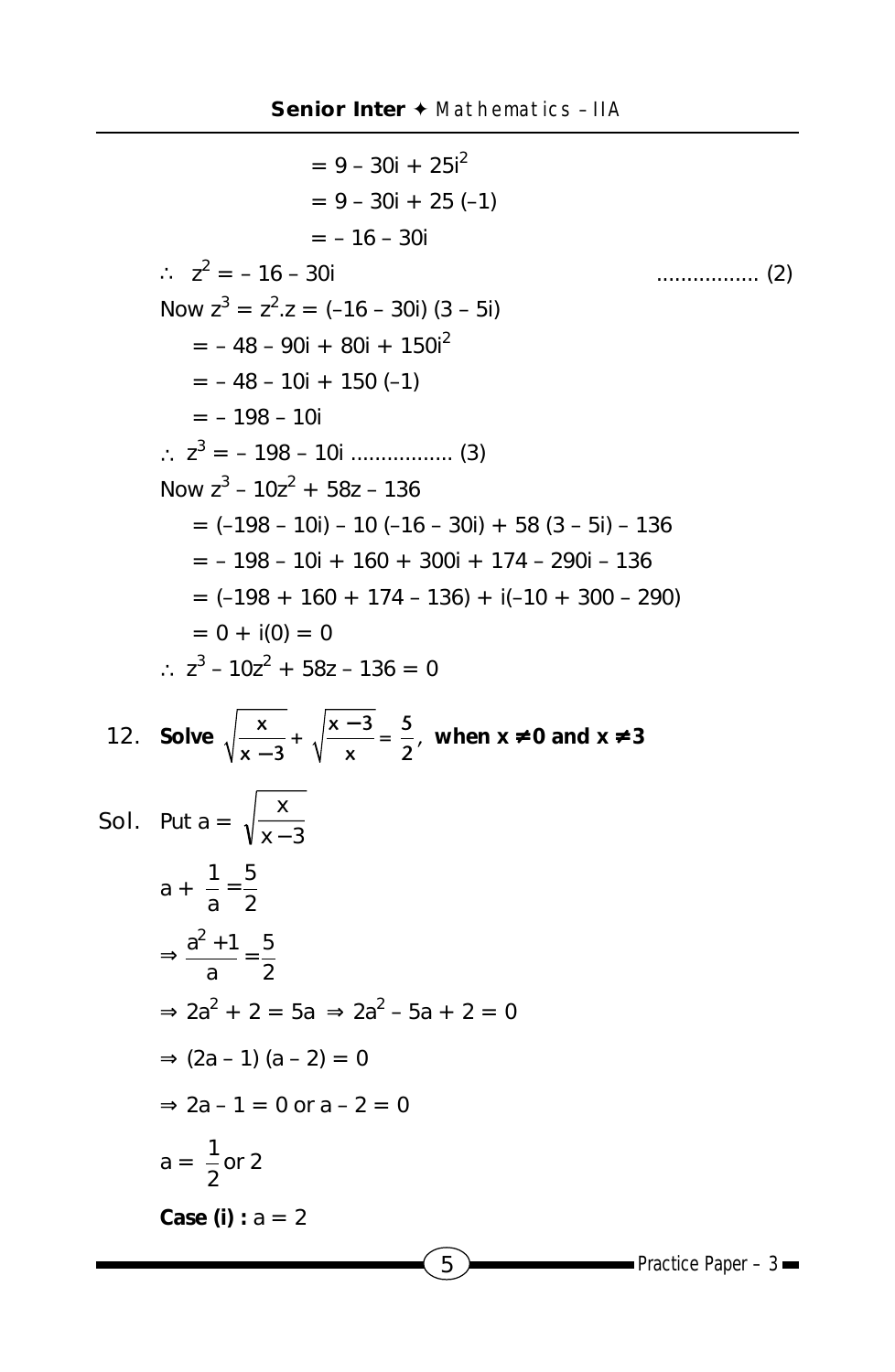$$
\sqrt{\frac{x}{x-3}} = 2 \Rightarrow \frac{x}{x-3} = 4
$$
  
\n
$$
\Rightarrow x = 4x - 12
$$
  
\n
$$
\Rightarrow 3x = 12 \Rightarrow x = 4
$$
  
\nCase (ii):  $a = \frac{1}{2}$   
\n
$$
\sqrt{\frac{x}{x-3}} = \frac{1}{2} \Rightarrow \frac{x}{x-3} = \frac{1}{4} \Rightarrow 4x = x - 3
$$
  
\n
$$
3x = -3 \Rightarrow x = -1
$$
  
\n
$$
\therefore \text{ The roots are } -1, 4.
$$

- 13. **14 persons are seated at a round table. Find the number of ways of selecting two persons out of them who are not seated adjacent to each other.**
- Sol. The seating arrangement of given 14 persons at the round table as shown below.

Number of ways of selecting 2 persons out of 14 persons =  ${}^{14}C_2$ 

$$
=\frac{14\times13}{1\times2}=91.
$$



In the above arrangement two persons sitting adjacent to each other can be selected in 14 ways. (they are  $a_1a_2, a_2a_3, \ldots a_{13}a_{14}, a_{14}a_1$ )

∴ The required no. of ways =  $91 - 14 = 77$ 

- 14. **In how many ways 9 mathematics papers can be arranged so that the best and the worst i) may come together ii) may not come together ?**
- Sol. **i)** If the best and worst papers are treated as one unit, then we have  $9 - 2 + 1 = 7 + 1 = 8$  papers Now these can be arranged in

 $\bullet$  Practice Paper – 3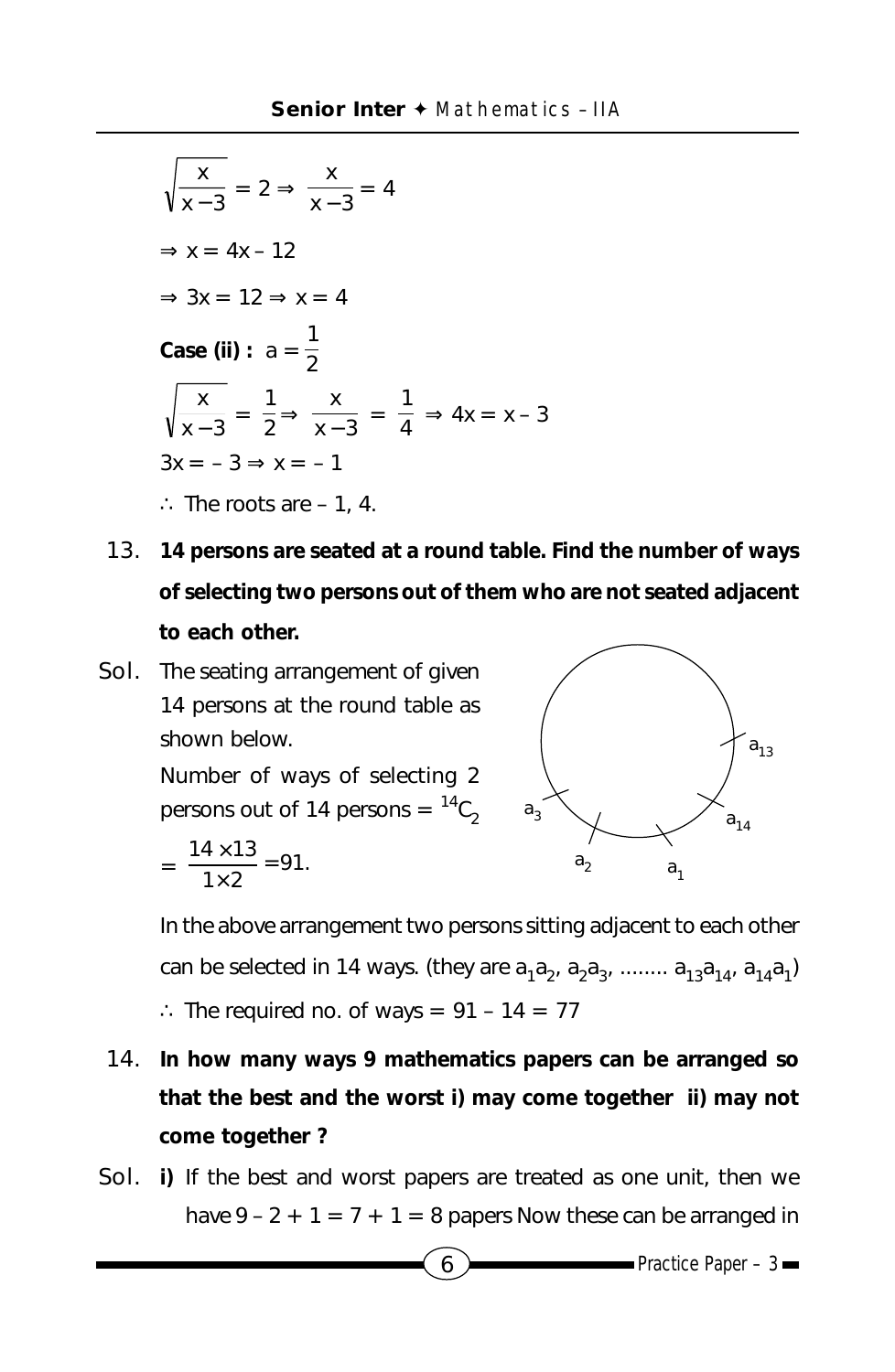$(7 + 1)!$  ways and the best and worst papers between themselves can be permuted in 2! ways. Therefore the number of arrangements in which best and worst papers come together is 8!2!.

**ii)** Total number of ways of arranging 9 mathematics papers is 9!. The best and worst papers come together in 8!2! ways. Therefore the number of ways they may not come together is  $9! - 8!2! =$ 8!  $(9 - 2) = 8! \times 7$ 

15. Resolve 
$$
\frac{x^2 + 5x + 7}{(x - 3)^2}
$$
 into partial fractions.

**Sol.** Let 
$$
x - 3 = y \Rightarrow x = y + 3
$$
  
\n
$$
\frac{x^2 + 5x + 7}{(x - 3)^3} = \frac{(y + 3)^2 + 5(y + 3) + 7}{y^3}
$$
\n
$$
= \frac{y^2 + 6y + 9 + 5y + 15 + 7}{y^3}
$$
\n
$$
= \frac{y^2 + 11y + 31}{y^3} = \frac{1}{y} + \frac{11}{y^2} + \frac{31}{y^3}
$$
\n
$$
\therefore \frac{x^2 + 5x + 7}{(x - 3)^3} = \frac{1}{x - 3} + \frac{11}{(x - 3)^2} + \frac{31}{(x - 3)^3}
$$

**16.** If A, B, C are three events then show that P  $(A \cup B \cup C) = P(A) + P(B \cup C)$ **P(B) + P(C) – P (A** ∩ **B) – P(B** ∩ **C) – P(C** ∩ **A) + P(A** ∩ **B** ∩ **C)**

 $7$  Practice Paper – 3 **Sol.** Write B  $\cup$  C = D then P(A  $\cup$  B  $\cup$  C) = P(A  $\cup$  D) ∴ P(A  $\cup$  D) = P(A) + P(D) – P(A  $\cap$  D)  $= [P(A) + P(B \cup C) - P(A \cap (B \cup C)]$  $= P(A) + P(B) + P(C) - P(B \cap C) - [P(A \cap B) \cup (A \cap C)]$  $= P(A) + P(B) + P(C) - P(B \cap C) - [P(A \cap B) + P(A \cap C)]$  $-P(A \cap B \cap D \cap C]$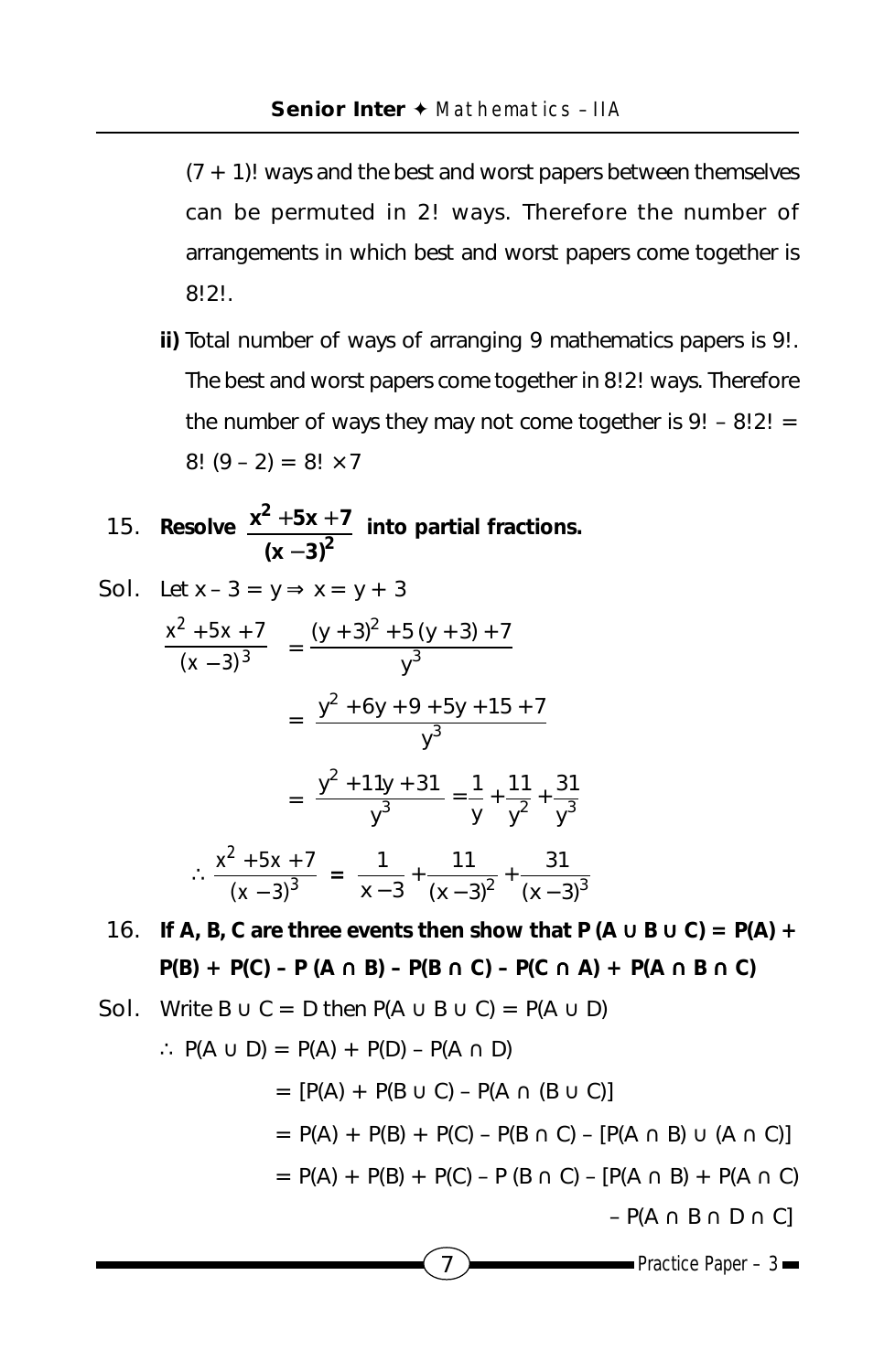$P(A \cup B \cup C) = P(A) + P(B) + P(C) - P(A \cap B) - P(B \cap C) - P(C \cap A)$ +  $P(A \cap B \cap C)$ .

- 17. **In a box containing 15 Bulbs, 5 are defective. If 5 bulbs are selected at random from the box, find the probability of the event, that**
	- **i) none of them is defective**
	- **ii) only one of them is defective**
	- **iii) atleast one of them is defective**
- Sol. Out of 15 bulbs, 5 are defective

probability of selecting a defective bulb = P =  $\frac{5}{15} = \frac{1}{3}$  $\frac{5}{15}$  =

We are selecting 5 bulbs  $n(S) = {}^{15}C_F$ 

i) None of them is defective. All the 5 bulbs must be selected from 10 good bulbs. This can be done in  ${}^{10}C_5$  ways.

$$
P(A) = \frac{{}^{10}C_5}{{}^{15}C_5} = \frac{10.9.8.7.6}{{}15.14.13.12.11} = \frac{12}{143}.
$$

ii) Only one of them is defective in 4 good and 1 defective balls.

This can be done in  ${}^{10}C_4$ <sup>5</sup>C<sub>1</sub> =  $\frac{10.9.67}{1.2.3.4}$ .5  $\frac{10.9.8.7}{1.3.8.4}$ . 5 = 210 × 5 = 1050.

Probability of selecting one defective =  $\frac{1050}{^{15}C_5}$  = (1050)

$$
\frac{1.2.3.4.5}{15.14.13.12.11} = \frac{50}{143}
$$

iii) Probability atleast one of them is defective

= 1 - P(A) = 1 - 
$$
\frac{12}{143} = \frac{131}{143}
$$
.  
Practice Paper – 3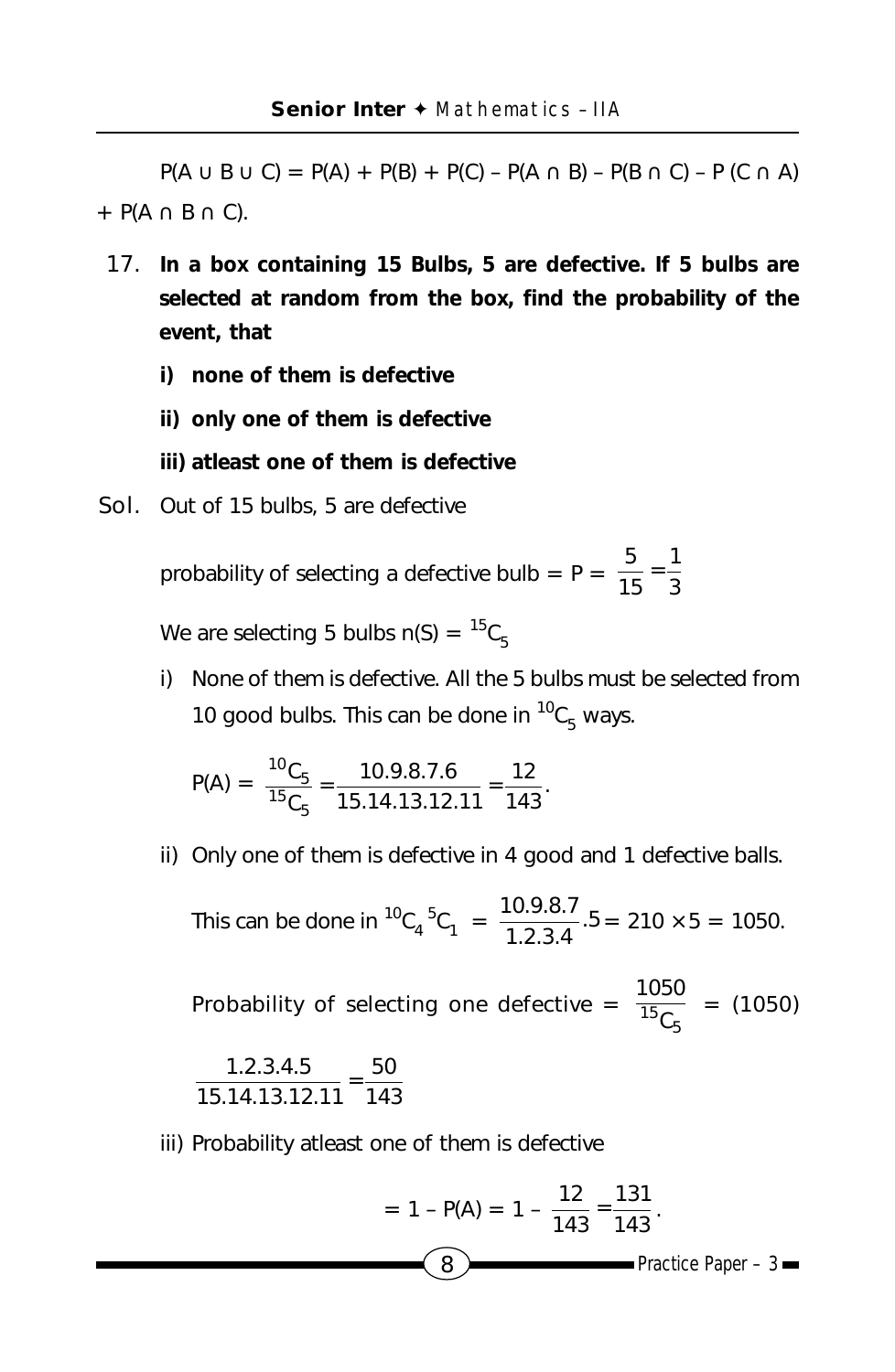## SECTION – C

**III.**18.**If** α**,** β **are the roots of the equation x<sup>2</sup> – 2x + 4 = 0 then for any n** ∈ **N, show that**

$$
\alpha^{n} + \beta^{n} = 2^{n+1} \cos \left( \frac{n\pi}{3} \right)
$$
  
\n**Sol.**  $x^{2} - 2x + 4 = 0$   
\n $x = \frac{2 \pm \sqrt{4 - 16}}{2} = \frac{2 \pm 2\sqrt{-3}}{2} = 1 \pm i\sqrt{3}$   
\nLet  $\alpha = 1 + i\sqrt{3} = 2 \left( \frac{1}{2} + i\frac{\sqrt{3}}{2} \right)$   
\n $= 2 \left( \cos \frac{\pi}{3} + i \sin \frac{\pi}{3} \right)$   
\n $\alpha^{n} = (1 + i\sqrt{3})^{n} = 2^{n} \left( \cos \frac{\pi}{3} + i \sin \frac{\pi}{3} \right)^{n}$   
\n $= 2^{n} \left( \cos \frac{n\pi}{3} + i \sin \frac{n\pi}{3} \right)$ ........(1)  
\n $\beta = 1 - i\sqrt{3} = 2 \left( \frac{1}{2} - i\frac{\sqrt{3}}{2} \right)$   
\n $= 2 \left( \cos \left( -\frac{\pi}{3} \right) + i \sin \left( -\frac{\pi}{3} \right) \right)$   
\n $\beta^{n} = (1 - i\sqrt{3})^{n}$   
\n $= 2^{n} \left( \cos \left( -\frac{\pi}{3} \right) + i \sin \left( -\frac{\pi}{3} \right) \right)^{n}$   
\n $= 2^{n} \left( \cos \left( -\frac{n\pi}{3} \right) + i \sin \left( -\frac{n\pi}{3} \right) \right)$ 

Practice Paper –  $3 \equiv$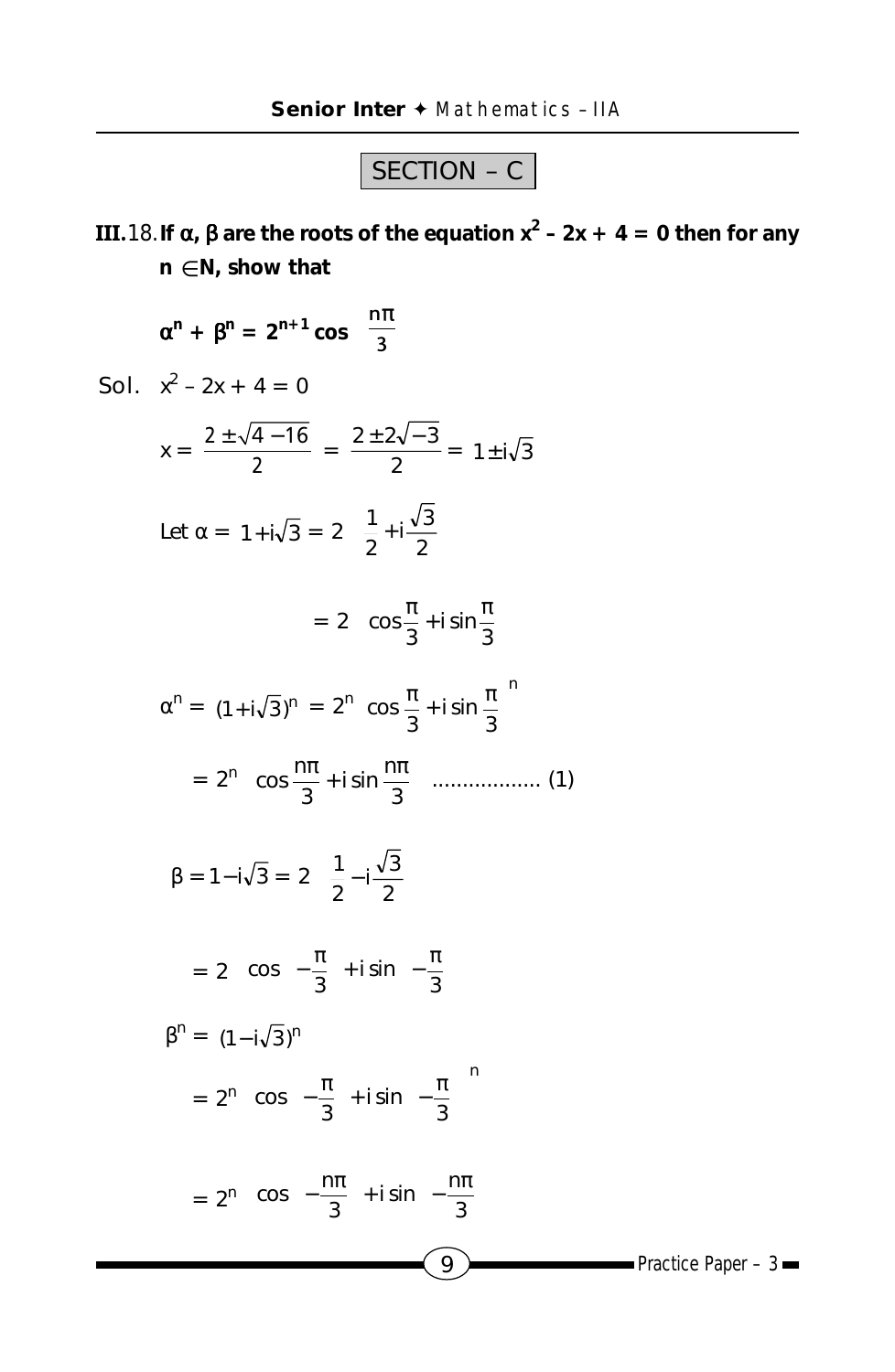$$
= 2^{n}\left(\cos\frac{n\pi}{3} + i\sin\frac{n\pi}{3}\right) \dots \dots \dots \dots \dots \dots \quad (2)
$$

Adding (1), (2)

**20.** 

$$
\alpha^{n} + \beta^{n} = 2^{n} \left( \cos \frac{n\pi}{3} + i \sin \frac{n\pi}{3} \right) + 2^{n} \left( \cos \frac{n\pi}{3} - i \sin \frac{n\pi}{3} \right)
$$

$$
= 2^{n} \left( \cos \frac{n\pi}{3} + i \sin \frac{n\pi}{3} + \cos \frac{n\pi}{3} - i \sin \frac{n\pi}{3} \right)
$$

$$
=2^{n}\left(2\cos\frac{n\pi}{3}\right)=2^{n+1}\cos\frac{n\pi}{3}
$$

- **19.** Solve :  $4x^3 24x^2 + 23x + 18 = 0$ , given that the roots of this **equation are in arithmetic progression.**
- **Sol.** Let  $a d$ ,  $a$ ,  $a + d$  are the roots of the given equation. Now, sum of the roots

a-d + a + a + d = 
$$
\frac{24}{4}
$$
  
\n3a = 6  
\na = 2  
\nProduct of the roots (a - d) a (a + d) =  $\frac{-18}{4}$   
\n
$$
a(a^2 - d^2) = -\frac{9}{2} = 2(4 - d^2) = -\frac{9}{2}
$$
\n
$$
4(4 - d^2) = -9
$$
\n
$$
16 - 4d^2 = -9
$$
\n
$$
4d^2 = 25
$$
\n
$$
d = \pm \frac{5}{2}
$$
\n
$$
\therefore \text{ roots are } -\frac{1}{2}, 2 \text{ and } \frac{9}{2}
$$
\nProve that

$$
(2^{n}C_{0})^{2} - (2^{n}C_{1})^{2} + (2^{n}C_{2})^{2} - (2^{n}C_{3})^{2} + \dots + (2^{n}C_{2n})^{2} = (-1)^{n} {}^{2n}C_{n}
$$
  
**Sol.**  $(x + 1)^{2n} = {}^{2n}C_{0}x^{2n} + {}^{2n}C_{1}x^{2n-1} + {}^{2n}C_{2}x^{2n-2} + \dots + {}^{2n}C_{2n} \dots (1)$   
**Sol.**  $(x + 1)^{2n} = {}^{2n}C_{0}x^{2n} + {}^{2n}C_{1}x^{2n-1} + {}^{2n}C_{2}x^{2n-2} + \dots + {}^{2n}C_{2n} \dots (1)$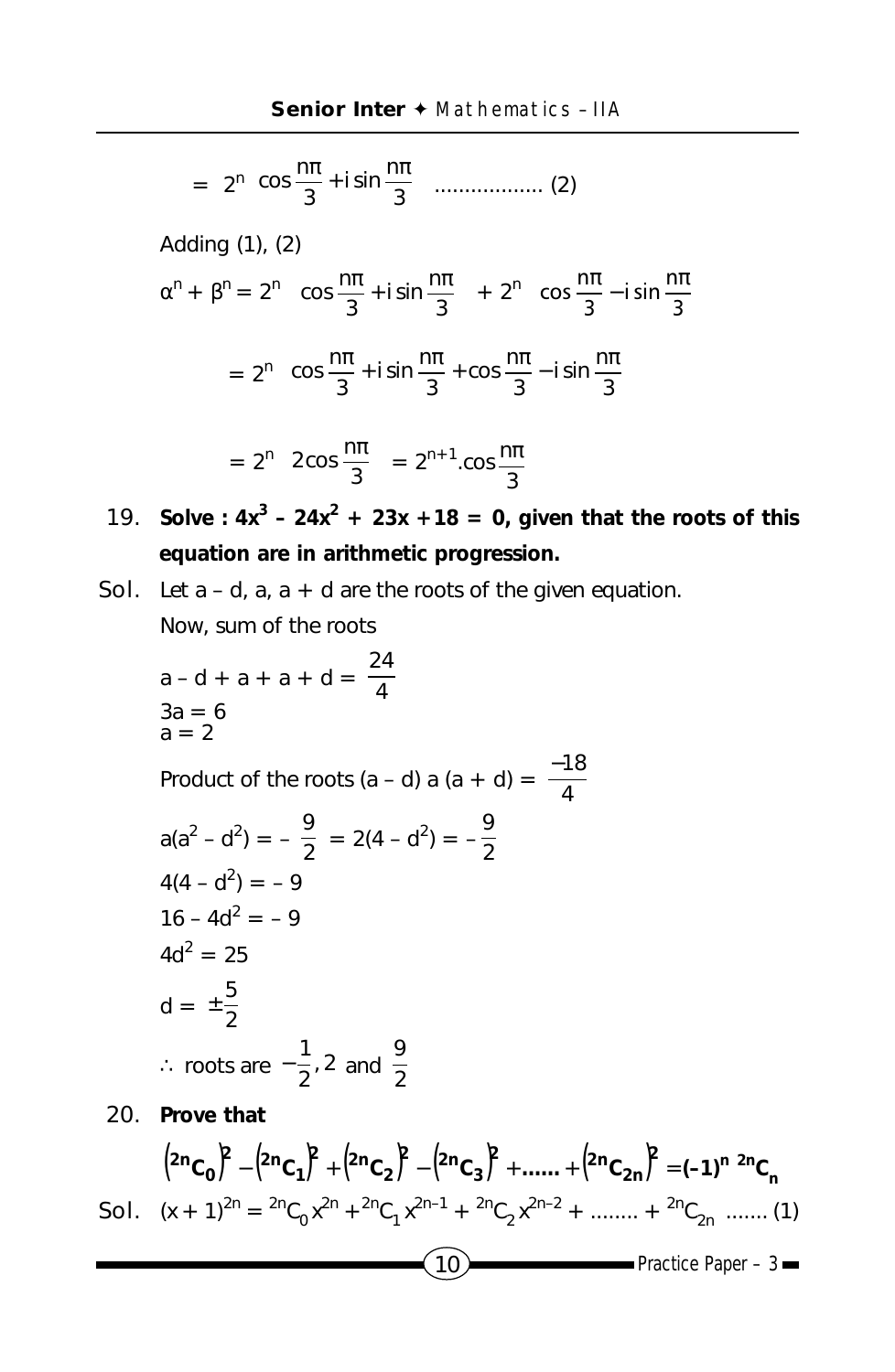$$
(1 - x)^{2n} = {}^{2n}C_0 + {}^{2n}C_1 x + {}^{2n}C_2 x^2 + \dots + {}^{2n}C_{2n}x^{2n} + \dots
$$
\n
$$
(2)
$$
\nMultiplying equations (1) & (2), we get\n
$$
({}^{2n}C_0 x^{2n} + {}^{2n}C_1 x^{2n-1} + {}^{2n}C_2 x^{2n-2} + \dots + {}^{2n}C_{2n}).({}^{2n}C_0 + {}^{2n}C_1 x + {}^{2n}C_{2n} x^2 - {}^{2n}C_1 x + {}^{2n}C_{2n} x^2 - {}^{2n}C_2 x^2 - {}^{2n}C_2 x^2 - {}^{2n}C_2 x^2 - {}^{2n}C_2 x^2 - {}^{2n}C_2 x^2 - {}^{2n}C_2 x^2 - {}^{2n}C_2 x^2 - {}^{2n}C_2 x^2 - {}^{2n}C_2 x^2 - {}^{2n}C_2 x^2 - {}^{2n}C_2 x^2 - {}^{2n}C_2 x^2 - {}^{2n}C_2 x^2 - {}^{2n}C_2 x^2 - {}^{2n}C_2 x^2 - {}^{2n}C_2 x^2 - {}^{2n}C_2 x^2 - {}^{2n}C_2 x^2 - {}^{2n}C_2 x^2 - {}^{2n}C_2 x^2 - {}^{2n}C_2 x^2 - {}^{2n}C_2 x^2 - {}^{2n}C_2 x^2 - {}^{2n}C_2 x^2 - {}^{2n}C_2 x^2 - {}^{2n}C_2 x^2 - {}^{2n}C_2 x^2 - {}^{2n}C_2 x^2 - {}^{2n}C_2 x^2 - {}^{2n}C_2 x^2 - {}^{2n}C_2 x^2 - {}^{2n}C_2 x^2 - {}^{2n}C_2 x^2 - {}^{2n}C_2 x^2 - {}^{2n}C_2 x^2 - {}^{2n}C_2 x^2 - {}^{2n}C_2 x^2 - {}^{2n}C_2 x^2 - {}^{2n}C_2 x^2 - {}^{2n}C_2 x^2 - {}^{2n}C_2 x^2 - {}^{2n}C_2 x^2 - {}^{2n}C_2 x^2 - {}^{2n}C_2 x^2 - {}^{2n}C_2 x^2 - {}^{2n}C
$$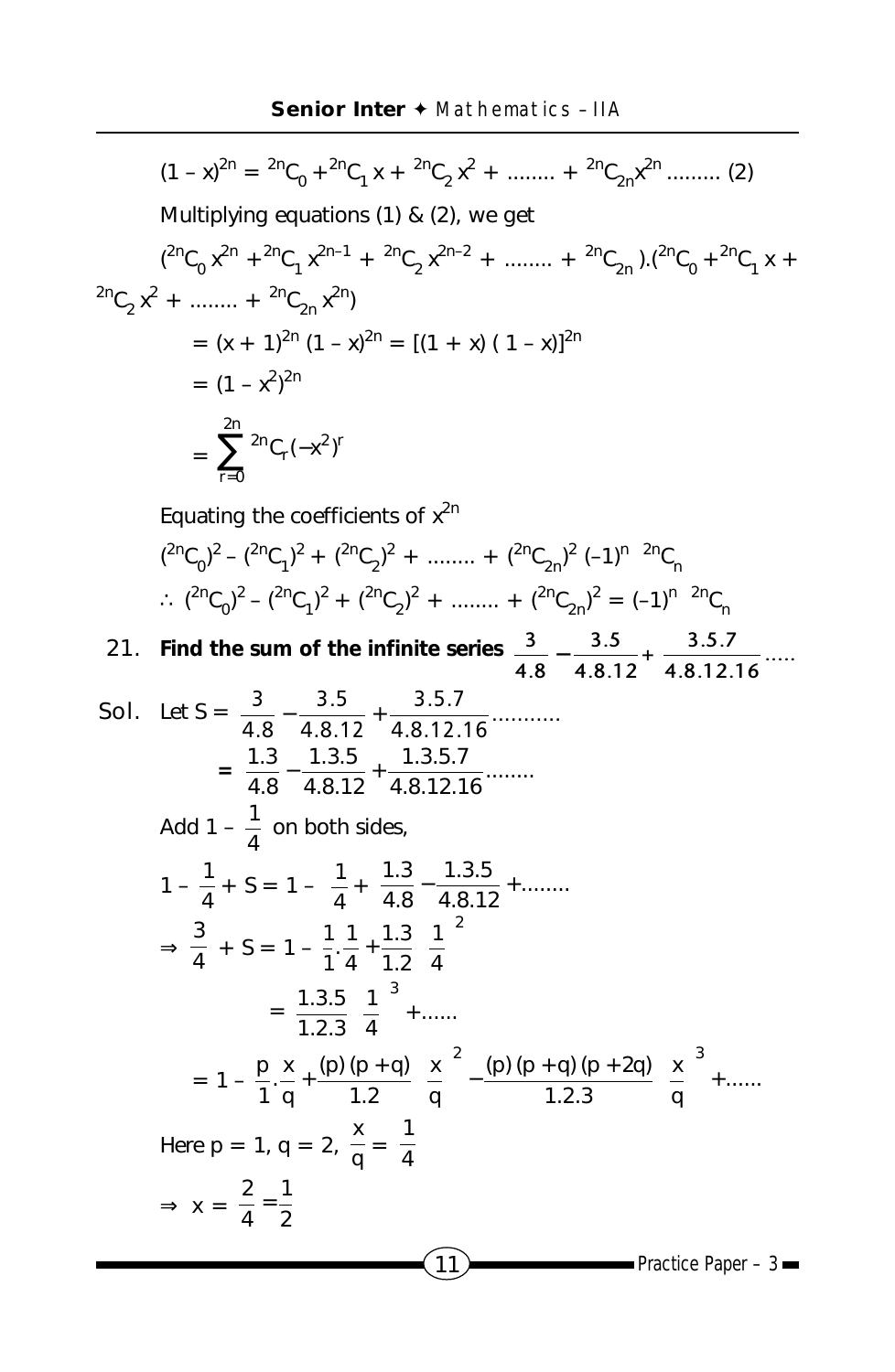$$
= (1 + x)^{-p/q} = \left(1 + \frac{1}{2}\right)^{-1/2}
$$

$$
= \left(\frac{3}{2}\right)^{-1/2} = \sqrt{\frac{2}{3}}
$$

$$
\therefore S = \sqrt{\frac{2}{3}} - \frac{3}{4}
$$

22. **An analysis of monthly wages paid to the workers of two firms A and B belonging to the same industry gives the following data.**

|                                   | Firm A | Firm B |
|-----------------------------------|--------|--------|
| Number of workers                 | 500    | 600    |
| Average daily wage (Rs.)          | 186    | 175    |
| Variance of distribution of wages | 81     | 100    |

**i) Which firm A or B, has greater variability in individual wages?**

**ii) Which firm has larger wage bill.**

**Sol.** Given 
$$
\sigma_A^2 = 81 \Rightarrow \sigma_A = 9
$$

 $\sigma_{\rm B}^2$  = 100  $\Rightarrow \sigma_{\rm B}$  = 10

Also  $\bar{x}_A$  = 18b and  $\bar{x}_B$  = 175

i) C.V. of firm A =  $\frac{\sigma_A}{x_A} \times 100 = \frac{9}{186} \times 100 = 4.84$ xA  $\frac{\sigma_{\rm A}}{2} \times 100 = \frac{9}{100} \times 100 =$ 

C.V. of firm B = 
$$
\frac{\sigma_B}{x_B} \times 100 = \frac{10}{175} \times 100 = 5.71
$$

C.V. of firm  $B > C.V.$  of firm A.

- ∴ Firm B has greater variability in industrial wages.
- ii) Total wages paid to the workers in firm  $A = 500 \times 186 = 93,000$ Total wages paid to the workers in firm  $B = 600 \times 175 = 1,05,000$ Hence firm B has larger wage bill.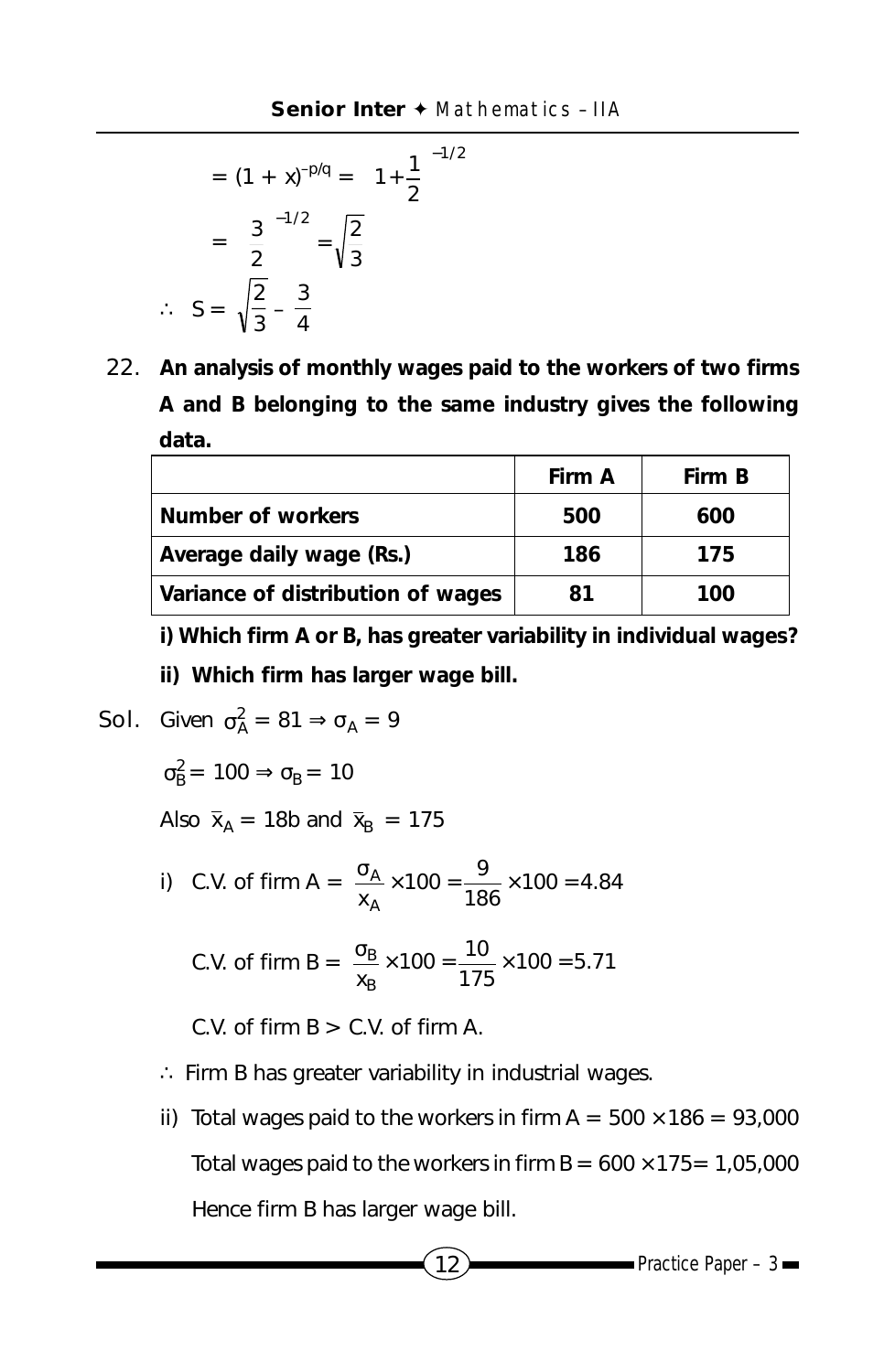- 23. **If A, B, C are three independent events of an experiment such that, P(A ∩ B<sup>c</sup> ∩ C<sup>c</sup>) =**  $\frac{1}{4}$ **, P (A<sup>c</sup> ∩ B ∩ C<sup>c</sup>) =**  $\frac{1}{8}$ **, P (A<sup>c</sup> ∩ B<sup>c</sup> ∩ C<sup>c</sup>) = 1 <sup>4</sup> then find P(A),P(B) and P(C).**
- Sol. Since A, B, C are independent events.

P(A ∩ B<sup>c</sup> ∩ C<sup>c</sup>) = 
$$
\frac{1}{4}
$$
  
\n⇒ P(A).P(B<sup>c</sup>).P(C<sup>c</sup>) =  $\frac{1}{8}$   
\n⇒ P (A<sup>c</sup>).P(B).P(C<sup>c</sup>) =  $\frac{1}{8}$   
\n⇒ P (A<sup>c</sup>).P(B).P(C<sup>c</sup>) =  $\frac{1}{4}$   
\n $P(Ac ∩ Bc ∩ Cc) = \frac{1}{4}$   
\n $P(Ac).P(Bc).P(Cc) = \frac{1}{4}$   
\n $\frac{1}{3} \Rightarrow \frac{P(A)}{P(Ac)} = \frac{\frac{1}{4}}{\frac{1}{4}} = 1$   
\n⇒  $\frac{P(A)}{1-P(A)} = 1$   
\n⇒ P(A) = 1 – P(A)  
\n⇒ 2P(A) = 1 ⇒ P(A) =  $\frac{1}{2} \frac{(2)}{(3)} \Rightarrow \frac{P(B)}{P(Bc)} = \frac{\frac{1}{8}}{\frac{1}{4}} \Rightarrow \frac{P(B)}{1-P(B)} = \frac{1}{2}$   
\n⇒ 2P(B) = 1 – P(B)  
\n⇒ 3P(B) = 1  
\n∴ P(B) =  $\frac{1}{3}$   
\nFrom (1) P(A).P(B<sup>c</sup>).P(C<sup>c</sup>) =  $\frac{1}{4}$   
\n13